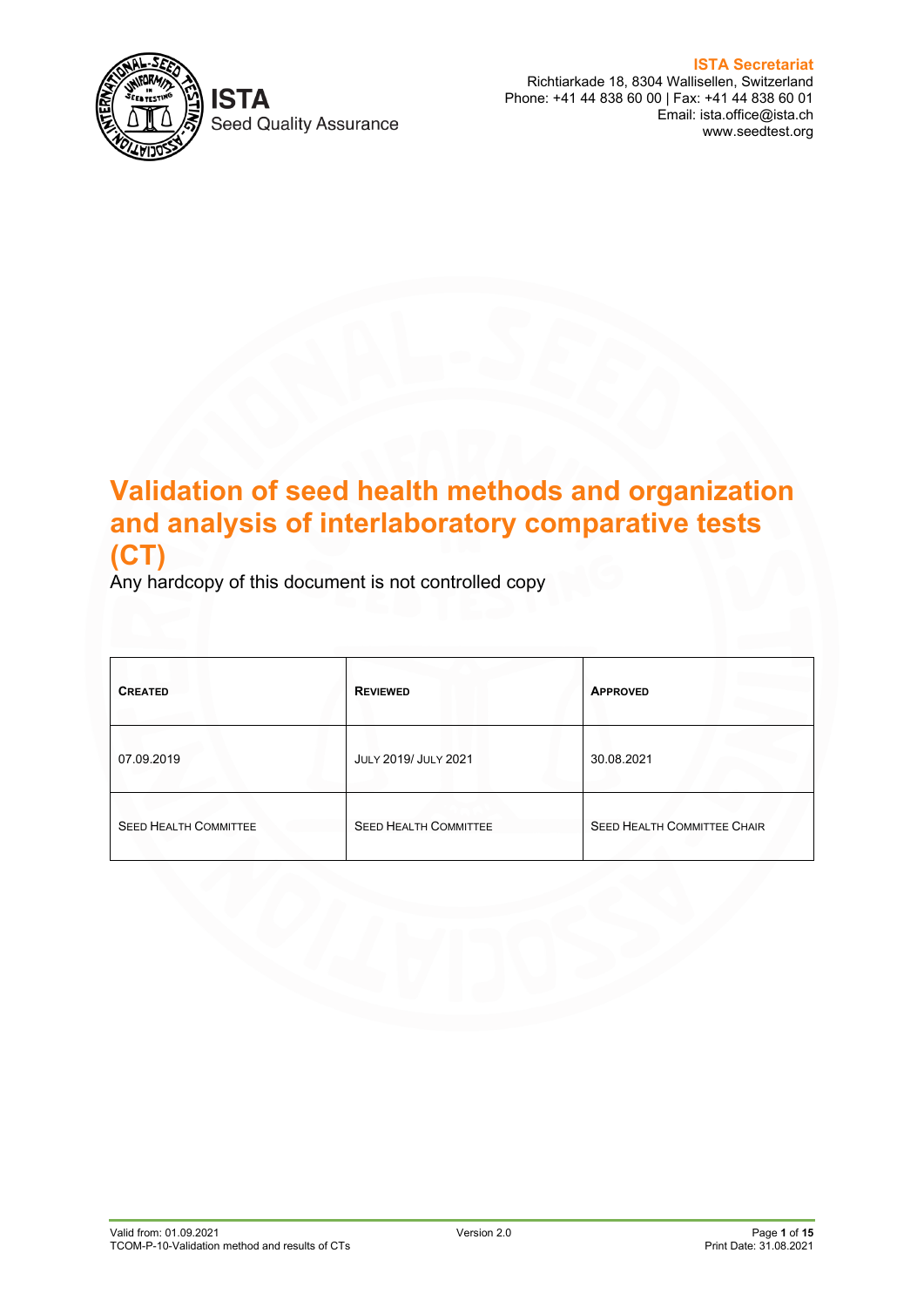#### **SCOPE**

In the life cycle of a method (Figure 1), characterization and validation are an essential part before routine use.



#### Fig 1: Life cycle of a method

Method validation is aimed for new methods, modifications of an existing method, comparison of a new method with an existing one. ISTA Seed Health Committee drafted these guidelines in collaboration with ISTA Stat Committee for tests organisers who want to validate Seed health methods by studying performance criteria and organise interlaboratory comparative tests (CT).

Different types of results are expected based on the class of pathogen or the method used to detect the pathogen.

- For detection of fungi, each seed may be tested individually on media or blotters and results are generally expressed as the number of infected seeds per the number of seeds tested or as a percentage infection. These are quantitative results.
- For detection of bacteria or viruses or some fungi or nematodes, seeds are tested using pools containing X number of seeds per subsample. Results are expressed as the number of infected subsamples (or positive subsamples) detected within a total number of subsamples tested. These are qualitative results.

#### **RESPONSIBILITY**

The Seed Health Committee is responsible for validating methods and organising inter-laboratories tests for validation of methods and the evaluation of their results. Method validation and CT can also be organised by stakeholders and validation reports and method proposals submitted to ISTA.

#### **ABBREVIATIONS**

CT – Inter-laboratory (comparative) tests for validation of methods StatCommittee – Statistic Committee SHC – Seed Health Committee

#### **PERFORMANCE CRITERIA**

See below for seed samples used to determine performance criteria.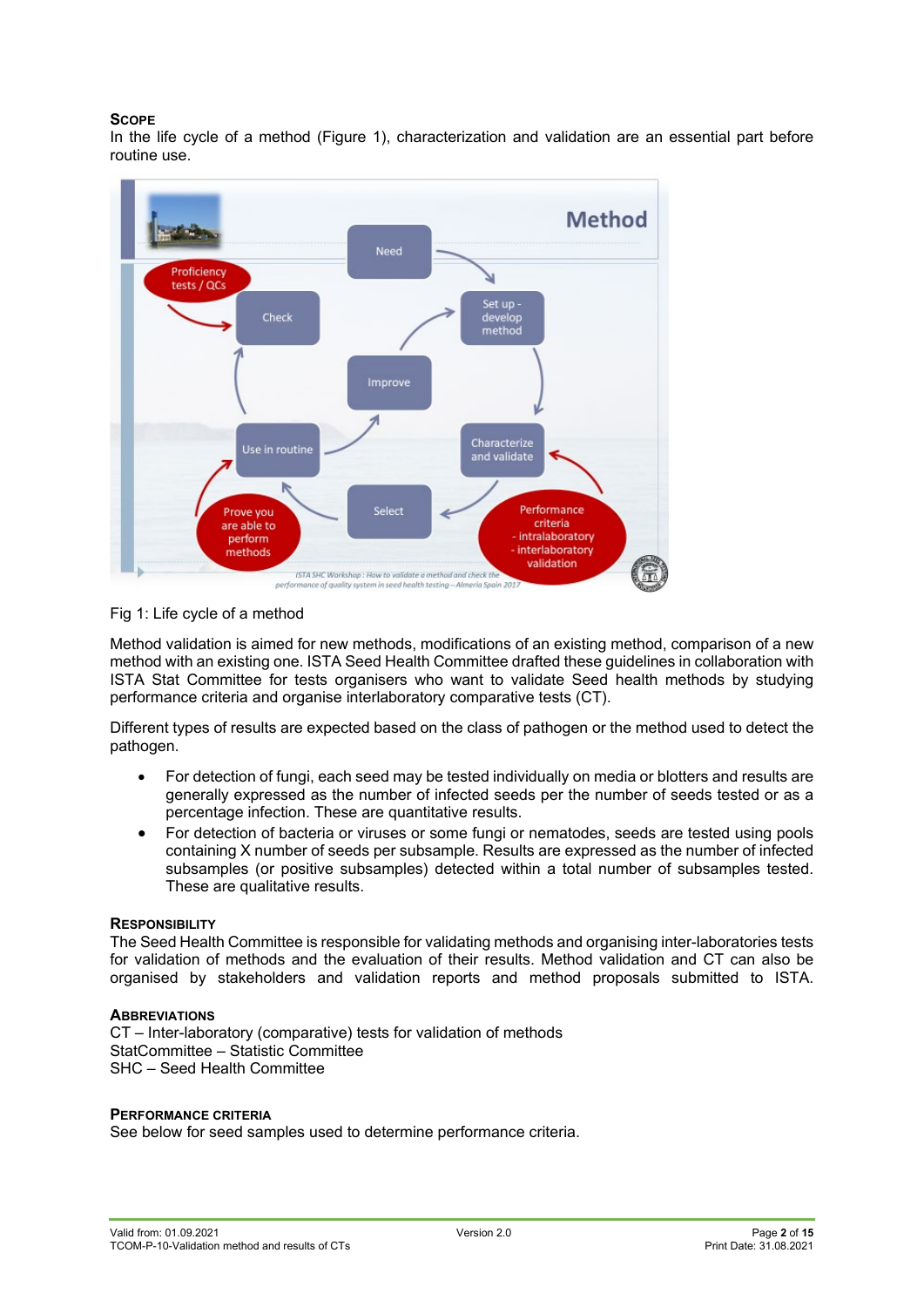#### **ANALYTICAL SENSITIVITY:**

**Definition:** The limit of detection (LOD) is usually defined as the lowest quantity or concentration of a pest that can be reliably detected with a given analytical method.

The analytical sensitivity of an assay which is part of the method can in some cases be measured. An example is the use of PCR where analytical sensitivity of the assay can be measured by dilution of DNA and the analytical sensitivity of the method by spiking seed samples with different levels of pests. In all cases sufficient dilutions should be performed until one where the pest is not detected. In Figure 2 the analytical sensitivity will be 10<sup>3</sup> cfu/mL as at 10<sup>2</sup> cfu/mL the pest was not repeatably detected.

| Concentration (cfu/mL) | $\overline{0}$           | 10 <sup>1</sup> 10 <sup>2</sup> 10 <sup>3</sup> 10 <sup>4</sup> 10 <sup>5</sup> 10 <sup>6</sup> |           |           |  |
|------------------------|--------------------------|-------------------------------------------------------------------------------------------------|-----------|-----------|--|
| Results rep 1          | $-$                      |                                                                                                 | $\ddot{}$ | $\ddot{}$ |  |
| Results rep 2          |                          |                                                                                                 |           |           |  |
| Results rep 3          | $\overline{\phantom{a}}$ |                                                                                                 |           |           |  |

Analytical sensitivity should be determined on a minimum of 3 replicates, 5 preferably.

Fig 2: Determination of analytical sensitivity

| <b>Method</b>                           | Qualitative by<br>pools (1 to x<br>pools) | Quantitative<br>% or number | <b>Type of data</b>         | <b>Process</b>                                 | No of replicates    | Analytical sensitivity of<br>the assay | Analytical sensitivity of<br>the method                     |
|-----------------------------------------|-------------------------------------------|-----------------------------|-----------------------------|------------------------------------------------|---------------------|----------------------------------------|-------------------------------------------------------------|
| Plating (bacteria)                      | $\times$                                  |                             | No. of cfu                  | 10 x dilution series of<br>bacteria            | 3 for each dilution | in buffer for the media                | by spiking seed extracts<br>or samples                      |
| Grow out (bacteria,<br>fungi)           | $\times$                                  |                             | No. of seeds                | No. of seeds                                   | 3 for each level    | <b>NA</b>                              | by spiking contaminated<br>seeds in healthy seed<br>samples |
| Serological (bacteria,<br>viruses)      | X                                         |                             | No. of cfu, dilution        | 10 x dilution series of<br>bacteria or viruses | 3 for each dilution | in buffer for the antisera             | by spiking seed extracts<br>or samples                      |
| Molecular (seed wash)                   | X                                         |                             | No. of cfu, dilution        | 10 x dilution series of<br>bacteria or viruses | 3 for each dilution | in buffer for the primers              | by spiking seed extracts<br>or samples                      |
| Plating (fungi)                         |                                           | X                           | No. of seeds                | No. of seeds                                   | 3 for each level    | <b>NA</b>                              | by spiking contaminated<br>seeds in healthy seed<br>samples |
| Seed wash (fungi,<br>nematodes)         | $\times$                                  |                             | No. of spores,<br>nematodes | No. of<br>spores/nematodes                     | 3 for each level    | <b>NA</b>                              | by spiking<br>spores/nematodes in<br>healthy seed samples   |
| Direct observation of<br>seeds, embryos |                                           | X                           | No. of seeds                | No. of seeds                                   | 3 for each level    | <b>INA</b>                             | by spiking contaminated<br>seeds in healthy seed<br>samples |

Table 1: example of data used to measure analytical sensitivity

A full measurement of analytical sensitivity is not necessary for confirmation of suspect isolates or symptomatic plantlets. In these cases, a measurement of minimum and maximum concentration to use will be necessary.

In the validation process, it is possible to measure analytical sensitivity before or after diagnostic sensitivity and specificity / analytical specificity has been evaluated (see p 4-5). Determination of analytical sensitivity can be performed in only one laboratory.

When comparing a new method to an existing one, the analytical sensitivity should be = or lower than that of the existing method.

#### **ANALYTICAL SPECIFICITY:**

**Definition:** ability to detect target pests (inclusivity) while not detecting closely related and other organisms or samples which do not contain the target (exclusivity).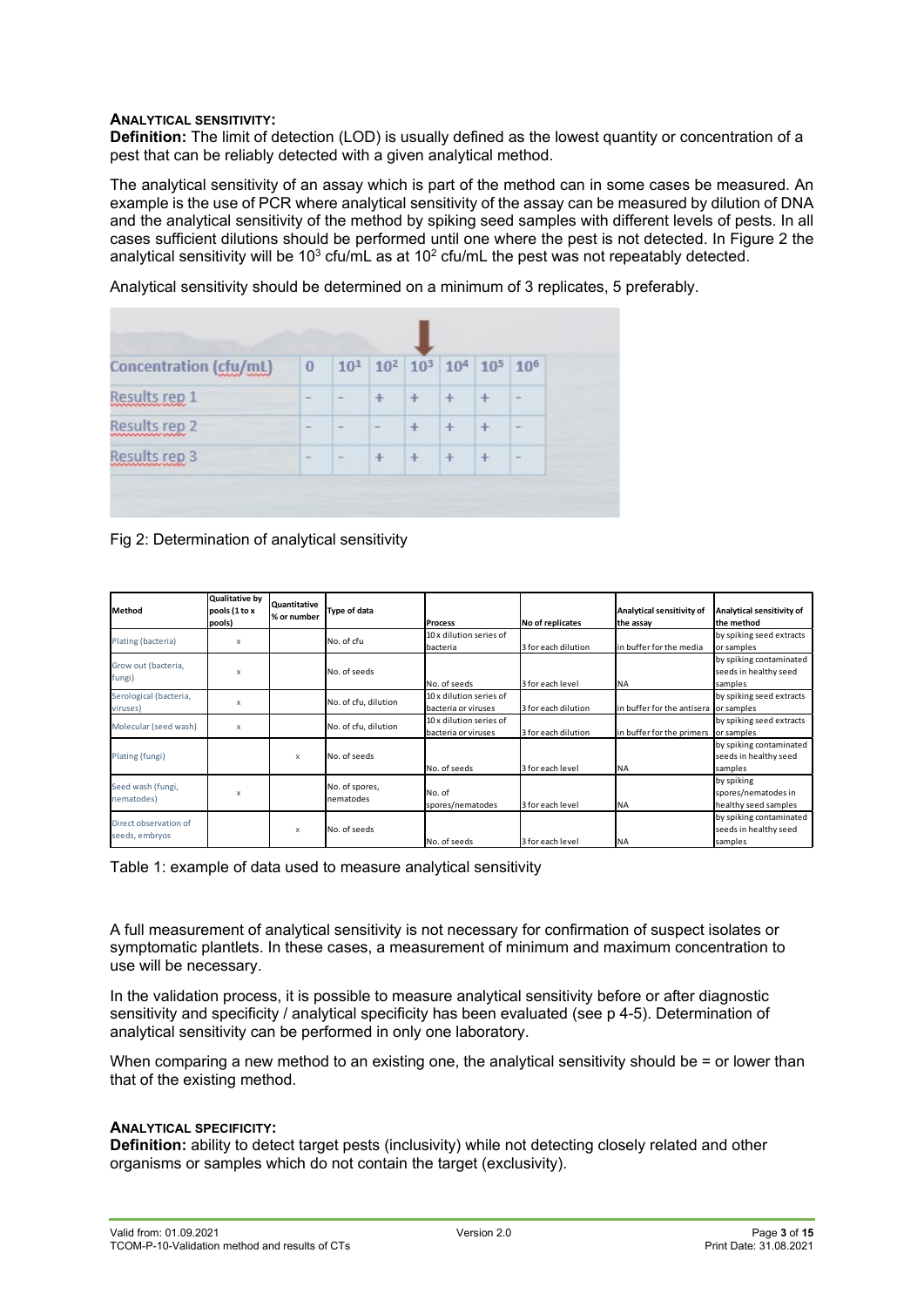Analytical specificity is to be evaluated for all tests that are part of a method when relevant (media, pathogenicity test, PCR step, morphological detection...)

Analytical specificity should be determined on a collection that covers genetic/morphological/aggressiveness diversity of targets and non-targets which can preferably be found on the same matrix/species. It is determined, when possible, on an isolate collection.

For targets, a min of 5, ideally 20 is tested and should represent diversity of the pest: geography, hosts, time of isolation…. For non-targets, isolates of same genus and/or host that reflects routine testing for the target species (if available) are used (min 5, ideally 20).

Depending on the method, it will be determined whether it is studied on a collection of isolates or on naturally/artificially infected seeds. In this case it is confirmed on a minimum number of 3 infected seed samples with different origins, background levels of saprotrophs (Table 2).

| <b>Method</b>                        | <b>Criteria validation</b>                                                                                                                  |
|--------------------------------------|---------------------------------------------------------------------------------------------------------------------------------------------|
| Plating (bacteria)                   | Collection of isolates ideally 20 targets/20 non targets                                                                                    |
| Grow out (bacteria, fungi)           | Collection of isolates ideally 20 targets/20 non targets and/or<br>infected seeds                                                           |
| Serological (bacteria, viruses)      | Collection of isolates ideally 20 targets/20 non targets                                                                                    |
| Molecular (seed wash)                | Collection of isolates ideally 20 targets/20 non targets                                                                                    |
| Plating (fungi)                      | Collection of isolates ideally 20 targets/20 non targets<br>Identification on media based on morphological<br>characteristics (description) |
| Seed wash (fungi, nematodes)         | Collection of isolates ideally 20 targets/20 non targets<br>Identification on media based on morphological<br>characteristics (description) |
| Direct observation of seeds, embryos | Collection of isolates ideally 20 targets/20 non targets<br>Identification on media based on morphological<br>characteristics (description) |

Table 2: examples of how to determine analytical specificity

Determination of analytical specificity can be performed in only one laboratory. A complementary measurement can be performed during CTs.

#### **SELECTIVITY:**

**Definition:** ability to without too much variation, detect the target pest of interest within different seed matrices either belonging to the same crop / plant species or to different plant species.

It is the responsibility of the organiser to determine what parameters are important to test for selectivity. For example, it could be variety or species.

It can be performed in a single lab on a minimum of 3 replicates per matrix on which the pest is detected. In every case, it should be performed on the whole method.

Pathogenicity tests are not of concern as a susceptible variety is described.

#### **ROBUSTNESS:**

**Definition:** ability to not vary according to small variations of parameters in the method.

It is the responsibility of the organiser to determine what parameters are important to test for robustness. For example, it should be parameters that could vary between labs as source of reagents, thermocyclers, substrate, light conditions…It can be performed in a single lab on a minimum of 3 replicates per parameter. It can be also demonstrated through reproducibility. In every case, it should be performed on the whole method.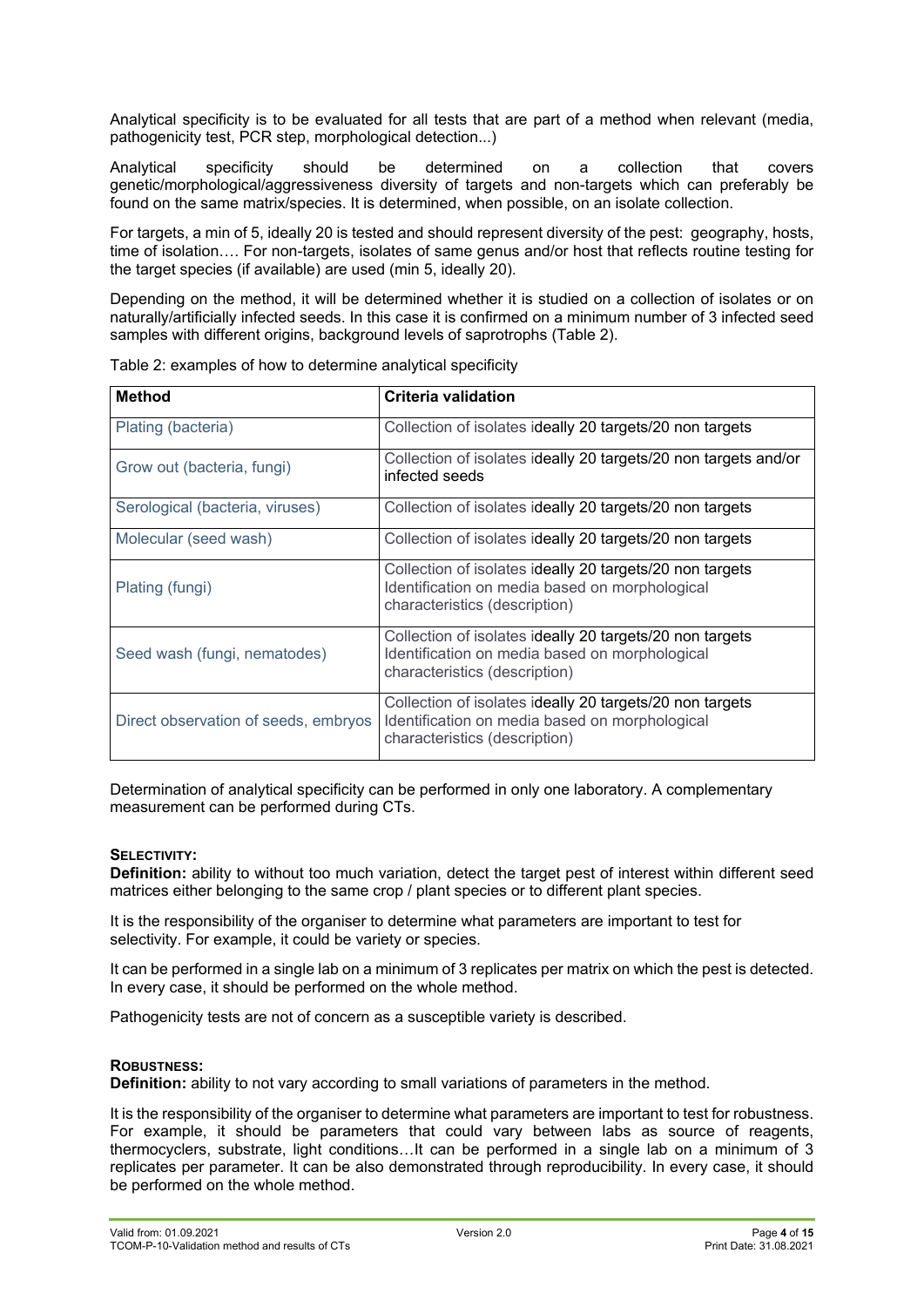#### **DIAGNOSTIC SENSITIVITY AND SPECIFICITY**

**Definition:** The ability of a method to produce neither false negatives (diagnostic sensitivity) nor false positives (diagnostic specificity). The combination of the two criteria corresponds to accuracy

Diagnostic sensitivity and diagnostic specificity are used on seed samples by comparison to an expected value. The diagnostic sensitivity allows to verify that there are no false negatives and diagnostic specificity that there are no false positives. Accuracy is the combination of the diagnostic sensitivity and diagnostic specificity.

Diagnostic sensitivity and specificity are evaluated by applying the whole method, including all steps (PCR, biotest...).

A minimum of 3 levels of contamination are tested:

- 1 healthy lot
- 1 infected lot (medium infection/contamination slightly above the detection limit)
- 1 highly infected/contaminated lot

The number of replicates for each level should be a minimum of 3 but can be increased especially for the medium level in order to guarantee the statistical analysis of the results.

The analysis can be carried out on naturally infected or artificially contaminated seeds if naturally infected seeds cannot be found.

The norm NF EN ISO 16140 will be used to determine the performance criteria of the method through diagnostic sensitivity, specificity and accuracy. The analysis consists of a comparison between the expected result (known samples, validated by homogeneity test, based on mean results, on reference method to be determined by organiser) and the obtained result in all participating laboratories. These comparisons record positive and negative agreement or positive and negative deviation (Table 3).

|  |  | Table 3: positive and negative agreement or positive and negative deviation |
|--|--|-----------------------------------------------------------------------------|
|  |  |                                                                             |

|                   | expected result + (target)    | expected result - (non target) |
|-------------------|-------------------------------|--------------------------------|
| Obtained result + | positive agreement +/+ (PA)   | positive deviation -/+ (PD)    |
| Obtained result - | negative deviation $+/-$ (ND) | negative agreement -/- (NA)    |

This definition allows the calculation of sensitivity, specificity, accuracy and reproducibility according to the following mathematical formulas:

Sensitivity = ΣPA/(ΣPA+ΣND)x100

Specificity = ΣNA/(ΣNA+ΣPD)× 100

Accuracy = (ΣNA+ΣPA)/(ΣPA+ΣNA+ΣPD+ΣND) x100

PA = positive agreement

ND = negative deviation

NA = negative agreement

PD = positive deviation

A diagnostic sensitivity of 100% shows that the method / laboratory always detects the target pathogen: there were no false negatives.

A diagnostic specificity of 100% shows that the method / laboratory does not give a positive result for a sample that does not contain the target pathogen: there were no false positives.

Accuracy is the synthesis of the two performance criteria. An accuracy of 100% shows that no false positive or negative results have been obtained.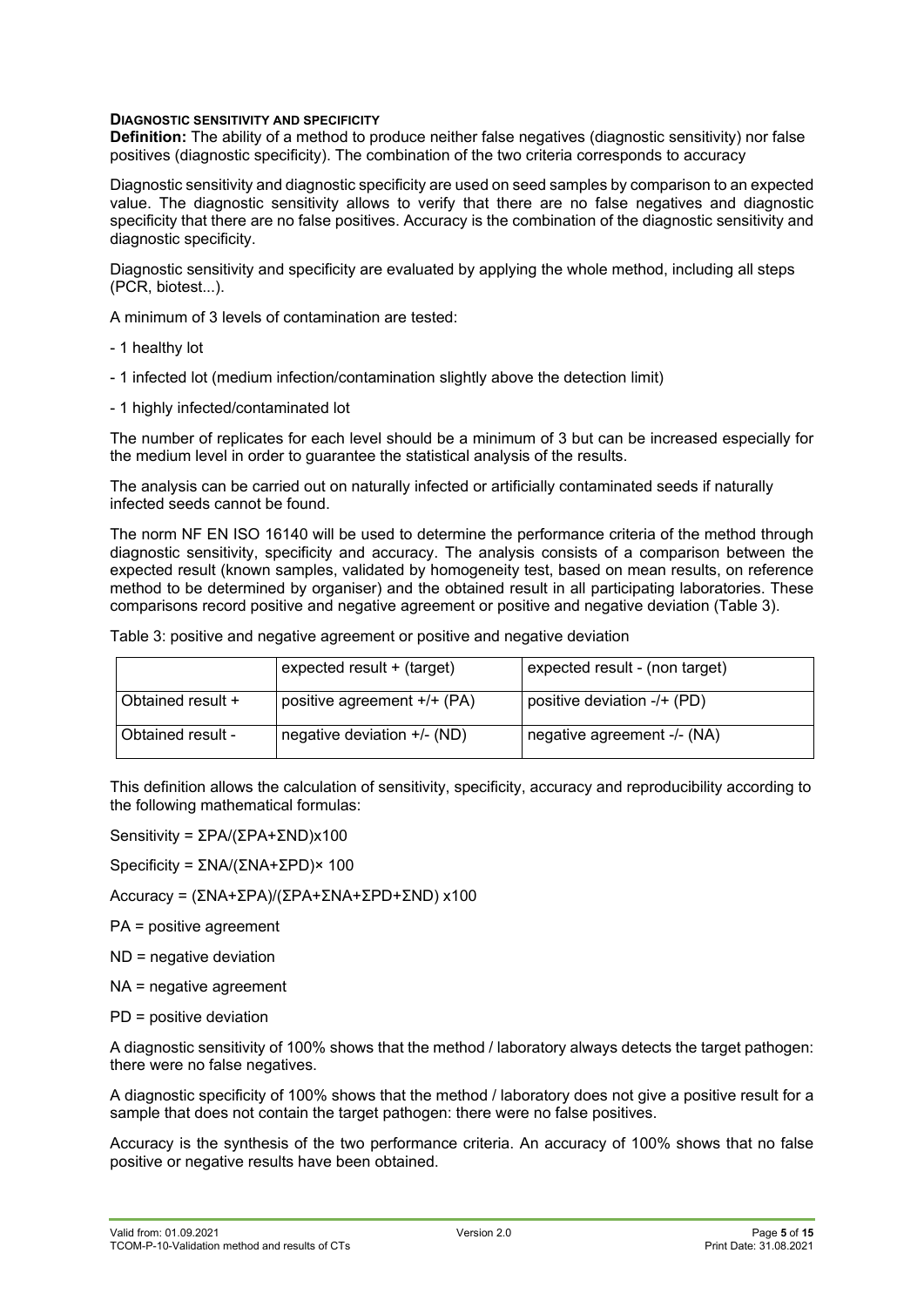Ideally it should be 100%, meaning that the method gives no false positive, and no false negative. The organiser determine the realistic threshold % below which the method is not validated. Generally, a performance criteria >95% is required. When comparing a new method to an existing one, the performance criteria should be  $=$  or  $>$  than the existing method.

For non homogeneous seed samples it is not possible to calculate diagnostic sensitivity or specificity. In this case, the organiser will determine if the obtained result on targets and non-targets corresponds to expected results, using seed calc for % infection and prob tool for expected number of infected subsamples.

#### **REPEATABILITY:**

**Definition:** accord between independent results for the same method in the same lab, by the same analyst, with the same equipment, on the same samples, during a short period.

Repeatability should be performed with samples that are just above the limit of detection when possible (collection of isolates, spiked seed samples) or at low levels of contamination (naturally contaminated seed lots) or at the recommended concentration (for confirmation tests like PCR or pathogenicity).

For collection of isolates, it can be combined with analytical specificity determination, considering that isolates are replicates of the targets and non-targets groups. In this case a minimum of 10 replicates should be used.

For seed samples, a minimum of 3 replicates at different levels of contamination should be used.

Repeatability can be measured at the same time as diagnostic sensitivity and specificity studies. CTs give information on repeatability in each participating lab.

#### **REPRODUCIBILITY (CTS):**

**Definition:** accord between independent results with the same samples and method in different conditions (analyst, equipment, lab).

Reproducibility should be performed with samples that are just above the limit of detection when possible (collection of isolates, spiked seed samples) or at low levels of contamination (naturally contaminated seed lots) or at the recommended concentration (for confirmation tests like PCR or pathogenicity).

Reproducibility can be measured at the same time as repeatability. It is performed as CTs.

#### **Number of participants for CTs:**

- For quantitative results, a minimum of 3 participants is required and should be 8 if possible
- For qualitative results a minimum of 3 participants are required

#### **Samples:**

See below for levels of contamination and characterization.

**Test plan for CTs** (to be submitted if submission to ISTA is at an early stage of the method validation process)**:** 

A test plan should be provided by the organiser, describing the background, the performance criteria determined during validation studies, the detailed protocol/method, the number of participants, the type of samples (DNA, isolates, seeds…), how characterisation of samples is planned (homogeneity and stability), statistical analysis planned and templates for notation sheets.

A test plan should not indicate to participants the details about samples characteristics in term of number of targets/non-targets or levels of contamination.

Templates for notation sheets are provided in order to record all necessary information about lab, samples tested, raw results and final result per sample of the lab. Templates will need to be adapted depending of method used.

A blind coding of samples and participants should be planned to avoid collusion.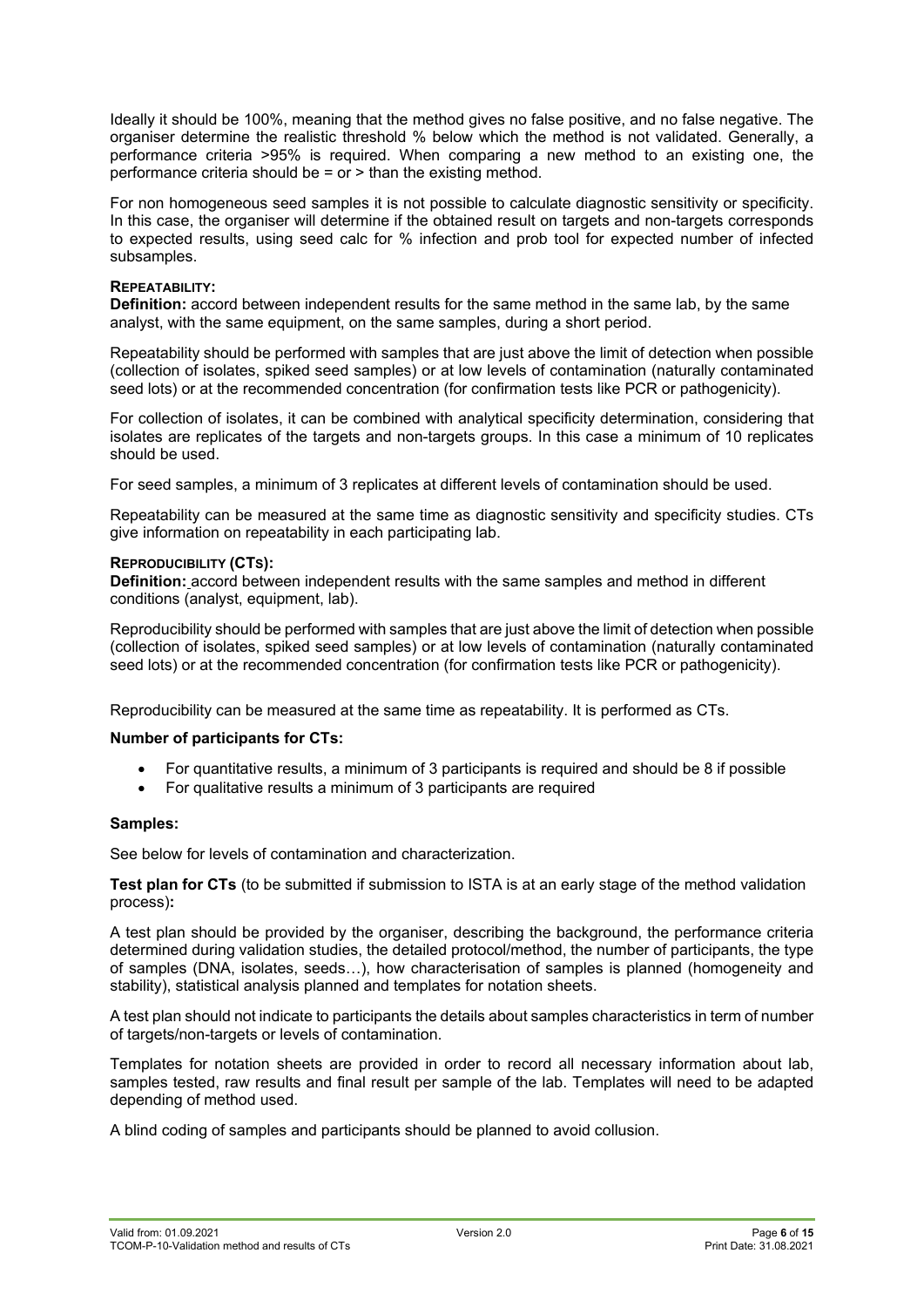#### **Statistical analysis:**

• Results will need to be analysed without outliers (unexpected results, results too far from expected ones) if it is linked to a specific lab. Use side by side box plots (Fig 2 below), to look for outliers.

#### Statistical analysis for **qualitative results** (indicative to help the organiser analyse their results):

- Repeatability and reproducibility: Following the terminology used in the publication of Langton *et al*., 2002.
	- o Repeatability and reproducibility are calculated on similar samples, so should be calculated for each level of infection or for target versus non-target organisms
	- $\circ$  Repeatability is called accordance. For each lab it is expressed as the probability that 2 samples give the same result, then the probability is averaged over all laboratories: count for each lab the numbers of pairs both  $+$  or  $-$  (i.e. number of accords) and number of possible pairs (total number of possible accords)
		- The number of pairing/accords between n items is : n (n-1) / 2
		- Accordance=number of accords/number of possible accords in one laboratory
		- See example Table 2
	- o Reproducibility is called concordance. Count between laboratories the numbers of pairs both + or – (i.e. number of accords) and number of possible pairs (total number of possible accords)
		- The number of pairing / accords between n items is : n (n-1) / 2
		- Concordance=number of accords/number of possible accords between laboratories
		- See example Table 3
- Ideally repeatability and reproducibility should be 100%. The organiser should determine the realistic threshold % below which the method is not validated. Generally, a performance criteria >90% is required. When comparing a new method to an existing one, the performance criteria should be  $=$  or  $>$  than the existing method.
- Analysis depending on % of infection: qualitative results:
	- $\circ$  Useful for low contaminated samples where the number of positive subsamples which will be distributed is not precise, because distribution is not homogeneous.
	- $\circ$  In this case, homogeneity test will be used to give precision on determination of the expected value i.e. the % of infection of the sample. This % will be determined with seed calc (Fig. 3). Statistical analysis will be done on a probability to have from X to Y samples positives / total analysed (see example of Excel tool developed Fig. 4)
- For qualitative results (subsample identified as positive or negative), the counting of colonies or number of lesions or nematodes or Ct value for PCR… will be indicative (for a level of contamination for example). It is not expected to do statistical analysis on this aspect.

#### Statistical analysis for **quantitative results** (fungi: % contamination, number of contaminated seeds) (indicative to help the organiser analyze their results):

- Analysis of results
	- $\circ$  Box Plot can be used to confirm that the method is able to differentiate the different levels of contamination of seed samples
	- o ANOVA on transformed / not transformed data will be an interim solution. A normal distribution is not compulsory, but it is important to have stable variance. It is used to determine if there is a lab or method effect.
	- $\circ$  GLMM (general linear modified model) targeted is better, ISTA will develop a statistical programme
- Repeatability and reproducibility:
	- $\circ$  ISTA ISO 5725 tool will be an interim solution.<br> $\circ$  GLMM targeted is better ISTA will develop as
	- GLMM targeted is better, ISTA will develop a statistical program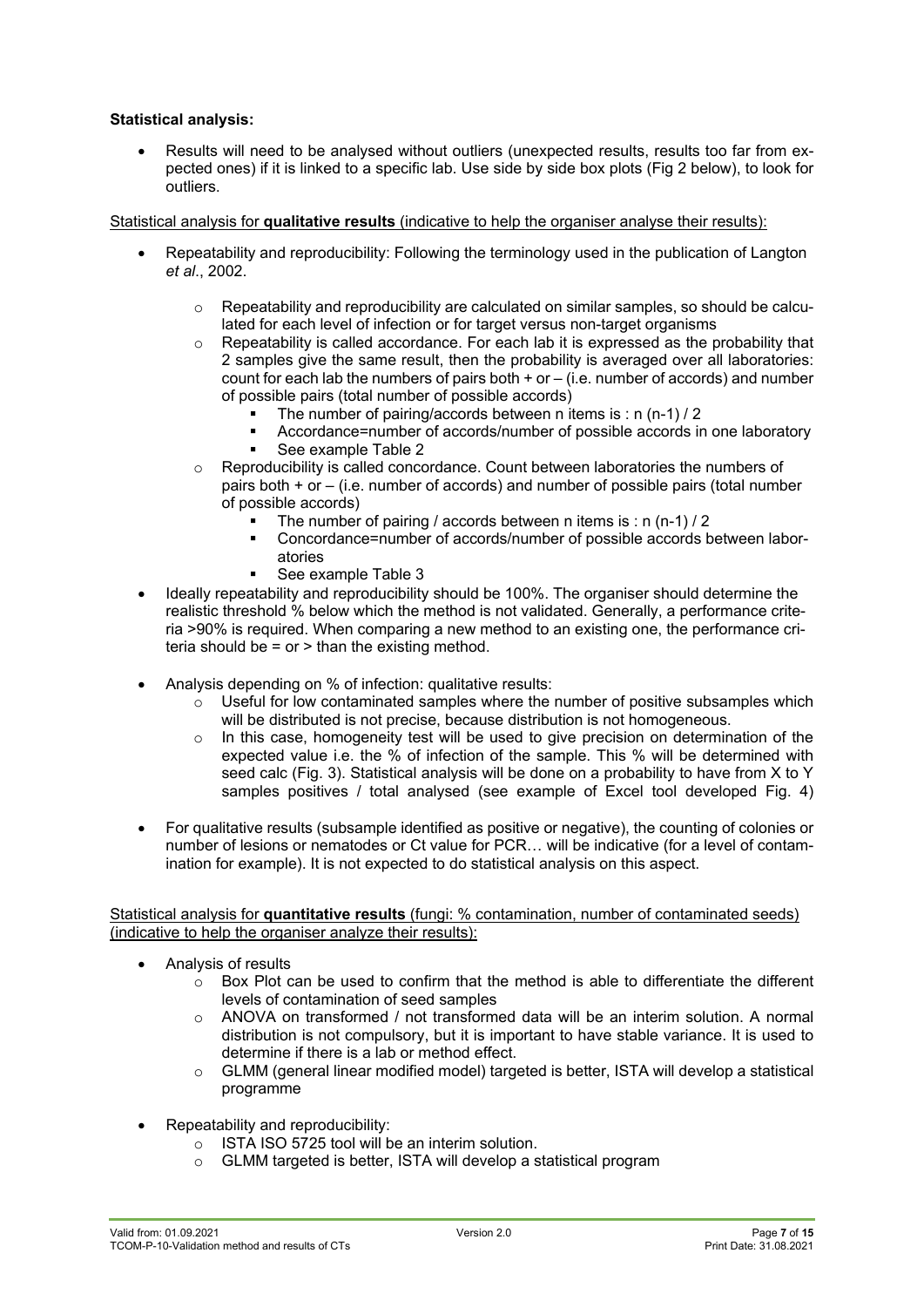#### **Report:**

- For validation studies: see ISTA method validation programme
- Reports should include description of all performance criteria listed in these guidelines and the way they were obtained. The first parts of the report until Material and Methods part corresponds to the test plan. Reports should include the raw data in annex. The final validated protocol/method should be attached.

#### **CHARACTERIZATION OF SEED SAMPLES**

The seed samples will be used to show that the method performs on the matrix (seed species), on different lots that differ in their origin or saprophytic (saprotrophs) content and on different levels of contamination. Seed samples will be used to determine all performance criteria during the validation process.

#### **Seed lots:**

Seed lots used for method validation can be either naturally infected or artificially contaminated. When possible, naturally infected seed lots are preferred.

Artificial contamination can be achieved:

- For viruses by mixing seeds with ground contaminated tissues
- For bacteria by using a vacuum to infiltrate a bacterial suspension into individual seeds, (with or without damaging the teguments)
- For fungi, by immersing seeds in a spore suspension or plating seeds on a fungus colony under hydric restriction (use of Mannitol to decrease water availability)
- For nematodes by spiking seeds with suspension of nematodes

Stability of infection is lower in case of artificially contaminated seeds and should be checked carefully when artificial contamination is performed.

A pretest will be necessary to determine the level of infection, i.e., the expected results of subsamples.

**Sample size:** a minimum sample size should be indicated. The sample size will be dependant of crop and pest. It should be determined and justified by risk of transmission from seed to plant or environment, damage threshold, biology of the pest if known, or by experience on the pest-crop or similar methods.

**Samples/subsamples**: Subsamples will be prepared by the organisers to obtain consistent results. In comparative tests, no subsampling should be done in the participating laboratories. A good sampling procedure should be used and sufficient subsamples should be prepared at the beginning of the validation study to allow all steps to be performed: analytical sensitivity, diagnostic sensitivity and specificity, repeatability, reproducibility, homogeneity and stability tests. Samples should be prepared for all participants of the CT and 2 extra sets minimum in case of tests to be repeated or sent again.

#### **Levels of contamination**

Levels of contamination are determined based on pretests. In order to have a good estimation, it is advised to test a sufficient number of samples during the pretest.

- Healthy, no contamination (with saprotrophs if possible): all subsamples should be negative
- High infection level, all subsamples should be positive
- Low and/or medium contamination level: infection is above the detection limit of the method
	- $\circ$  For quantitative results, the organiser needs to be certain, based on pretests, that all low level's subsamples are infected (at least one infected seed in subsample analysed) and that infection is over the detection limit of the method. For example, a minimum of 5% infection for fungi is required to be sure that all subsamples tested will contain one infected seed.
	- $\circ$  For qualitative results, the organiser will perform homogeneity tests to check if all samples are positive either see just below.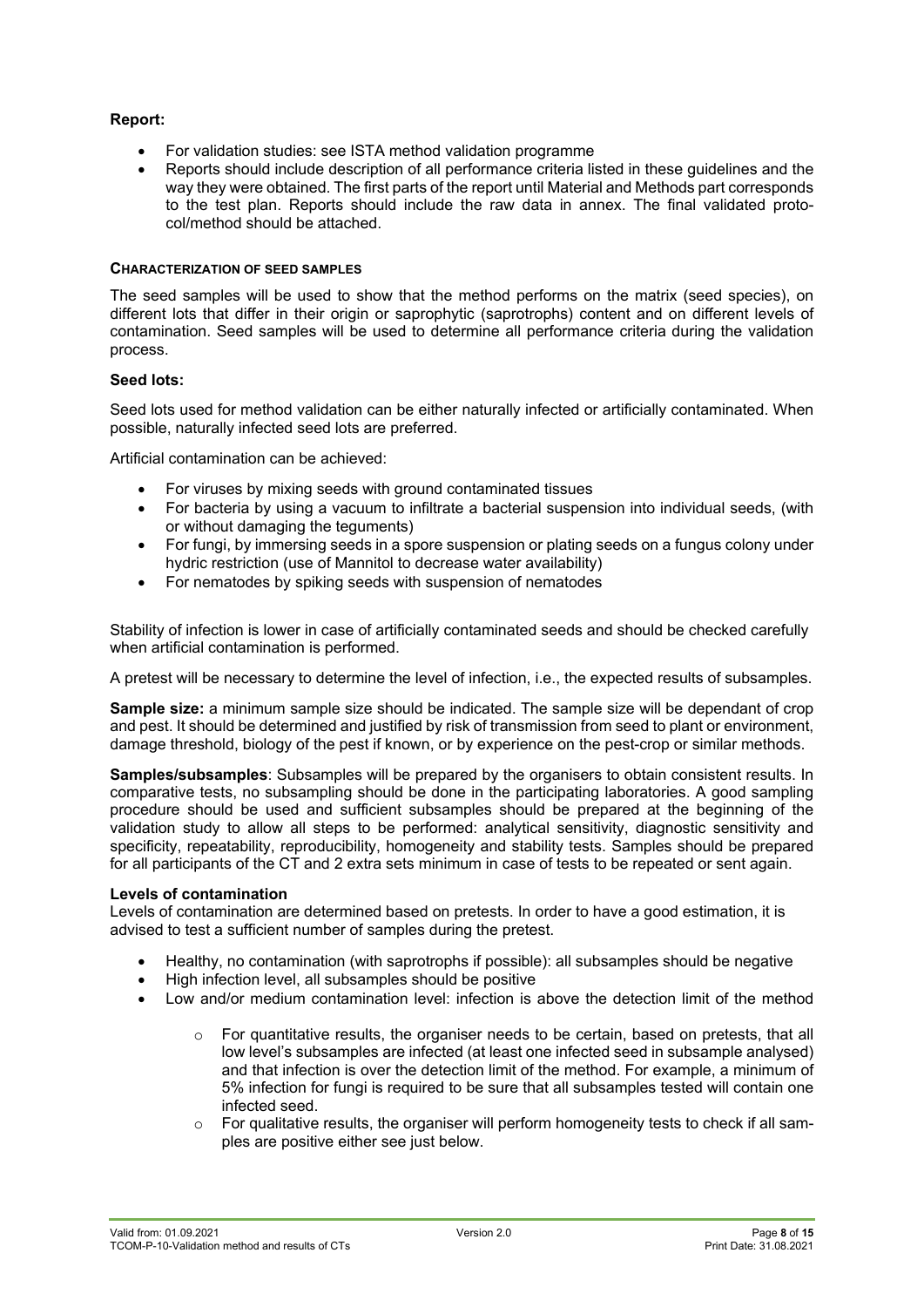For qualitative results, the organiser will determine the % of infection of the seed lot based on Seedcalc program provided in the STATCOM webpage (tools), and then determine the probability to find a number of infected samples over the number tested with the "probability tool for qualitative results" provided on the SHC webpage (tools). For example, in the fig below, during pretests, 8 subsamples of 1000 seeds were tested and 4 were positive. Seed calc allowed to determine that seeds were infected at 0.07% (Computed % in sample). In this case, for a 0.07% of contamination with 1000 seeds tested, if 3 subsamples are tested, at a probability >5%, it is possible to detect from 1 to 3 positive subsamples. In this example it would be useful to test more than 3 subsamples. If 6 subsamples were tested, at a probability >5%, it is possible to detect from 1 to 5 positive subsamples, which is more precise.



Fig 3: Use of seed calc to determine the % of infection of the seed lot (computed % in sample)



Fig 4: Use of probability tool to determine the number of expected positive samples out of total tested depending of % of infection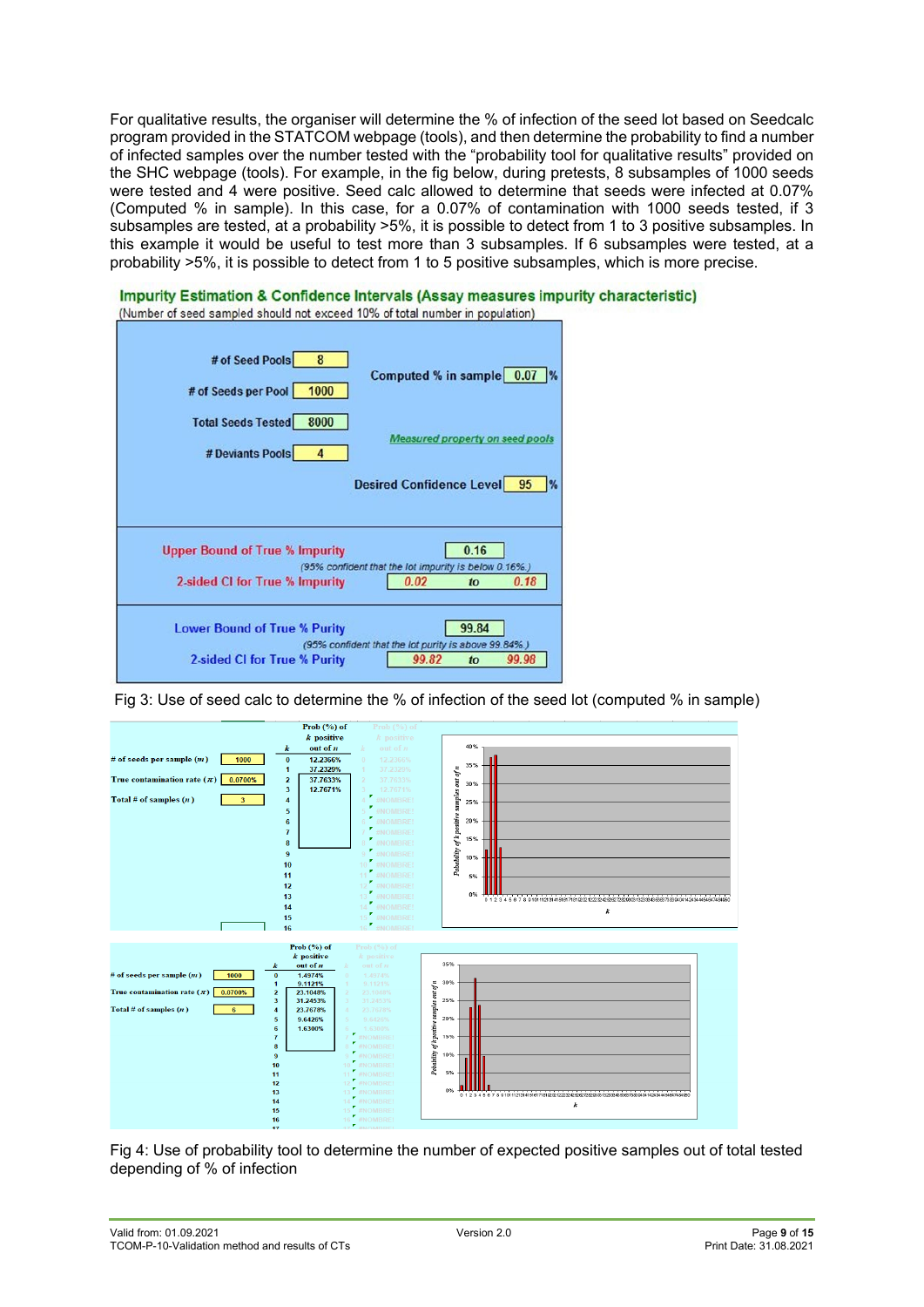#### **Number of subsamples per infection level:**

- Same number of subsamples per infection level for fungi (i.e. 3 for healthy, 3 for low, 3 for high)
- Number depending on infection level when tested by pools (bacteria and viruses) with more focus on healthy and low/medium levels, i.e: more subsamples need to be tested at levels where there is more chance to have a false negative result
- A minimum of 3 subsamples per infection level for CT result will be reported

#### **Size of subsample:**

- For a new method: define the size of subsample which will depend on the detection limit of the method. The size of subsample used for validation studies will be the recommended one in the final method
- For modifications to existing methods, when a maximum subsample size is indicated in the method this subsample size should be generally used for validation process. Some modification of existing methods could consequentially change the subsample size, in this case, justification of modification of the subsample size should be given.

#### **Homogeneity test of subsamples:**

- Done to ensure a homogeneous distribution of pathogen in samples and enable an organiser to know if sample is acceptable, i.e. all subsamples will give the expected result.
- Done for each pathogen if multiple pathogens are included in the same validation.
- Completed using the method (final whole protocol) to be used in the validation
- Done by the organizing lab on 8-10 subsamples (per level per pathogen),
- Done when subsampling is completed, and subsamples are packed
- Done for methods giving a quantitative result (fungi, grow out tests): see proposed Excel file to determine if sample conforms to the required standard, i.e: is sufficiently homogeneous (Fig 1). This programme is under ISTA validation.



#### **CALCULATION OF CONFORMITY FOR HOMOGENEITY TEST**

• An alternative is to use Hampels method to detect outliers: if no outliers are detected, the sample is considered as homogeneous. An example is given below.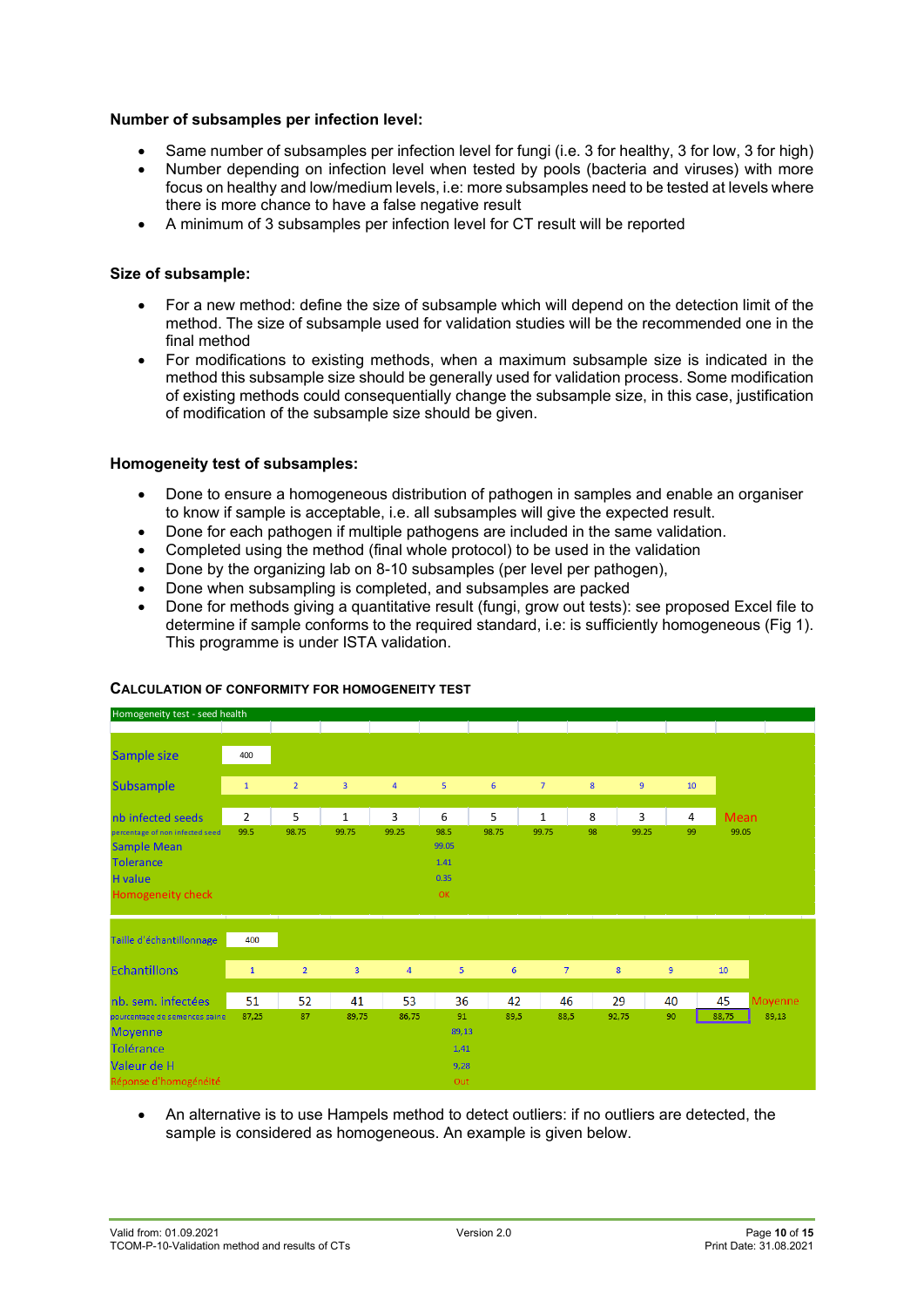| 10,875 |             |
|--------|-------------|
| 1,375  |             |
| 7,150  |             |
|        |             |
|        |             |
|        |             |
|        |             |
|        |             |
|        |             |
|        |             |
|        | Median (M): |

- For methods giving a qualitative result,
	- Homogenous distribution means that all subsamples tested in homogeneity test are positive for infected samples and negative for healthy samples
	- In some cases, for naturally infected seeds, contaminated at a low level, the distribution of the pathogen will not be homogeneous i.e: all subsamples tested will not have the expected positive result. In this case, the sample is not homogeneous, but homogeneity test can be used to determine the level of infection (in % using seed calc).
- Homogeneity test will be used to validate the expected results of subsamples
- Samples are valid for further analysis if homogeneous.
	- In case of lack of homogeneity, it will be decision of the organiser to
		- $\circ$  Not use the samples in the validation process and choose another lot  $\circ$  Not use the subsamples in the statistical analysis
		- Not use the subsamples in the statistical analysis
		- $\circ$  Use the subsamples in the statistical analysis, but take into account the lack of homogeneity in the interpretation of results

#### **Stability test of subsamples:**

- Done to be sure that the infection of the subsample does not change during the course of the validation. It is particularly important for artificially contaminated seeds where the level of contamination can decrease in time
- Done with the method (final protocol) used in the validation
- Done on a minimum of 3 subsamples (per level per pathogen) by the organiser
- Done just after the deadline for participants/or the last participant informed he started the test to complete the test.
- It must give the expected result (healthy for healthy subsamples, infected for infected seed samples).
- The same statistical tools as homogeneity test can be used to verify stability of samples
- If results show that the sample is not stable: this is an indication that unexpected or unpredicted results of validation may be due to problems with the sample and not to the lab or weaknesses in the method. In this case, it is the decision of the organiser to
	- o Not use the subsamples in the statistical analysis
	- Use the subsamples in the statistical analysis, but take into account the lack of stability in the interpretation of results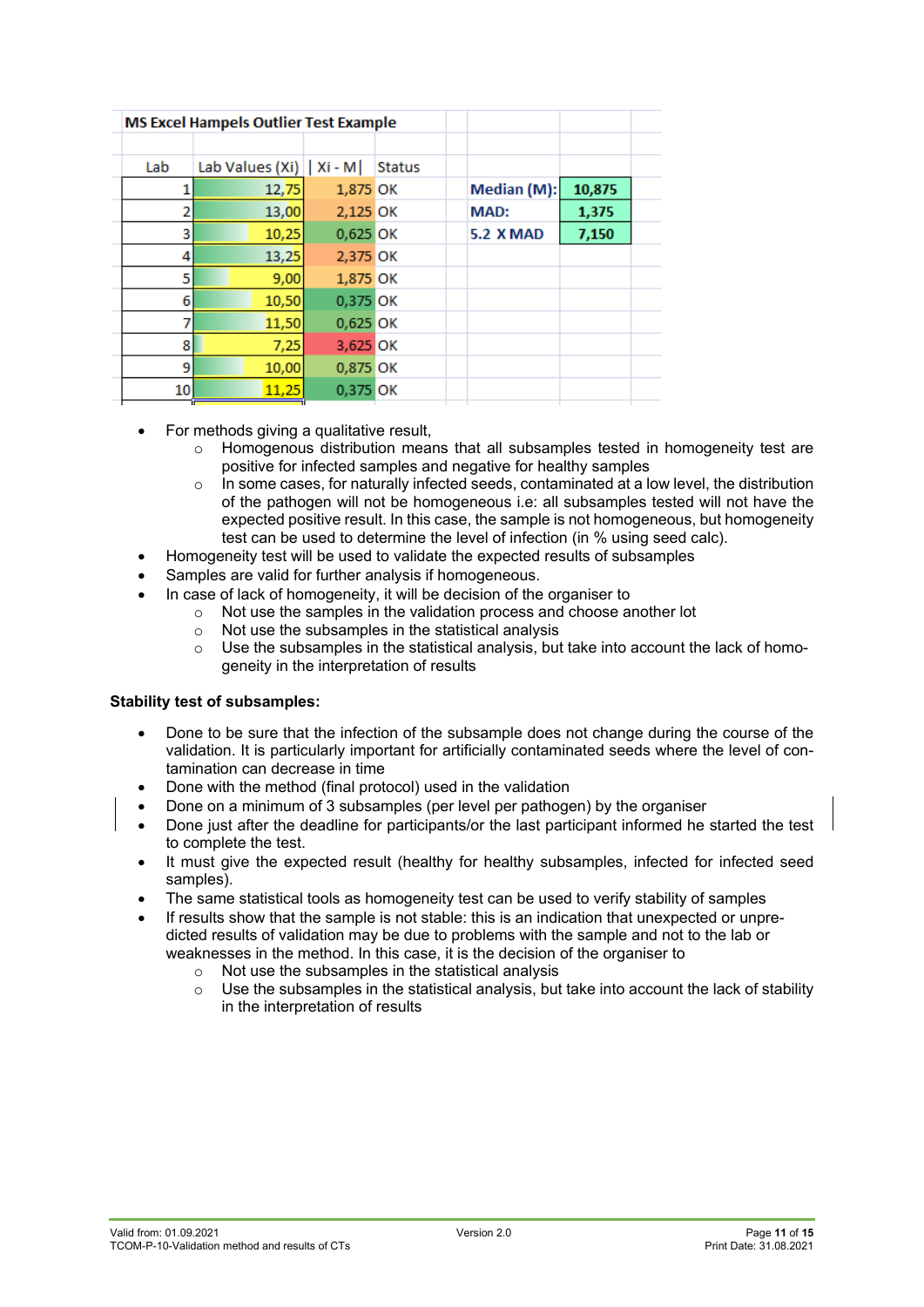#### **REFERENCES**

- Association Française de Normalisation (AFNOR). 2003. Microbiologie des aliments-Protocole pour la validation des méthodes alternatives NF EN ISO 16140.www.afnor.org
- Langton, S.D., Chevennement, R., Nagelkerke, N. and Lombard, B. 2002. Analysing collaborative trials for qualitative microbiological methods: accordance and concordance. International Journal of Food Microbiology, 79, 175-181.

#### **ANNEX**

- Annex 1: Fig 1: calculation of conformity for homogeneity test
- Annex 2: Fig 2: Example of side by side box plot
- Annex 3: Example of calculation of diagnostic sensitivity and specificity for a method
- Annex 4: Example of calculation of diagnostic sensitivity and specificity for an assay
- Annex 5: Table 2. Example of calculation of repeatability (CT for validation of Xap primers)
- Annex 6: Table 3. Example of calculation of reproducibility (CT for validation of Xap pathogenicity test)

#### **DISTRIBUTION LIST**

Seed Health Committee

Statistical Committee

Accreditation and Technical Department

#### **REVISION HISTORY**

| Version # | Changes                                                                            |
|-----------|------------------------------------------------------------------------------------|
| -1.1      | 3-5 subsamples for stability tests has been changed to "a minimum of 3 subsamples" |
| 2.0       | Layout change                                                                      |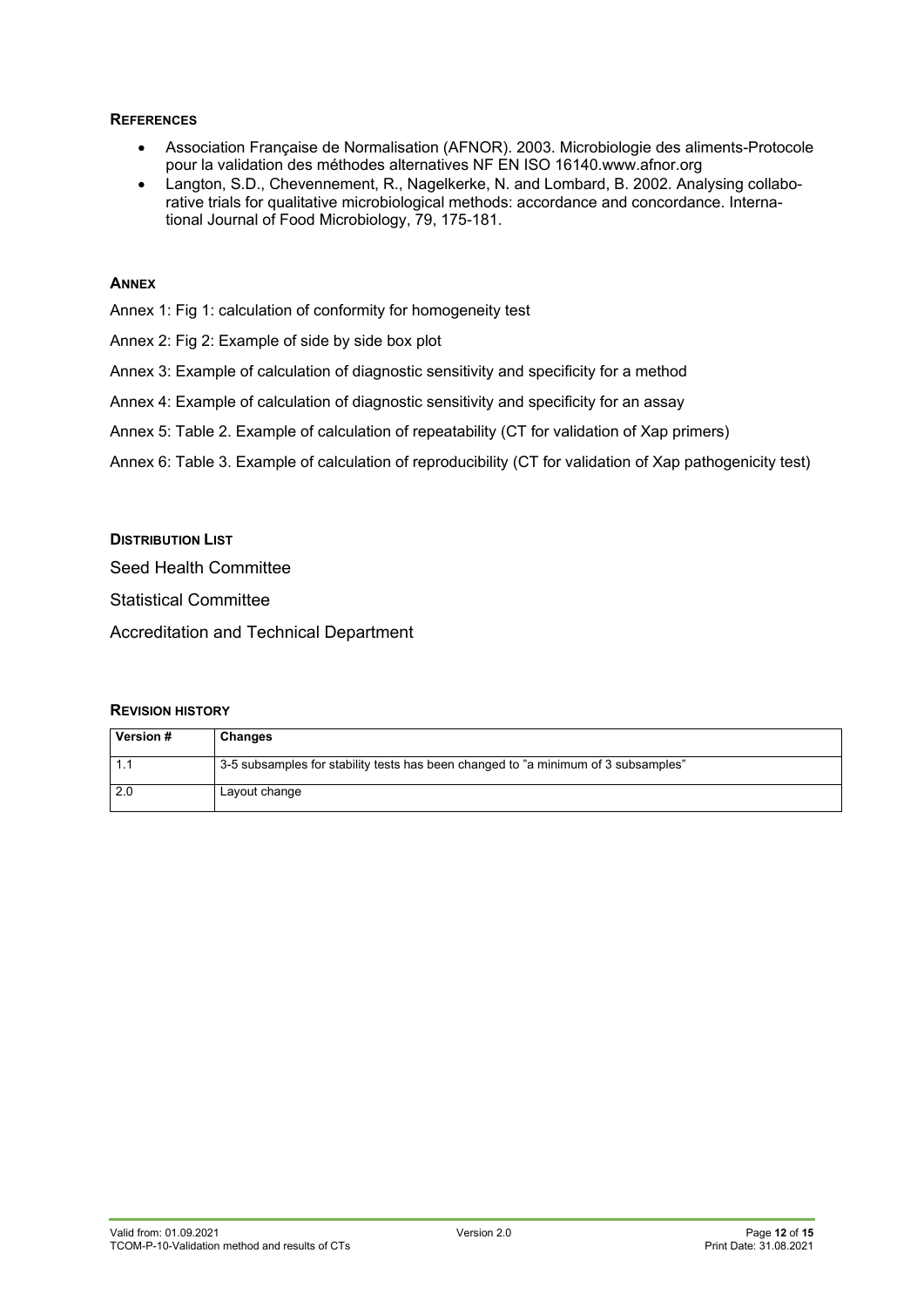

**ANNEX 1: FIG 1: CALCULATION OF CONFORMITY FOR HOMOGENEITY TEST**





Figure 2 Participants average results of *Drechslera oryzae*

#### **ANNEX 3: EXAMPLE OF CALCULATION OF DIAGNOSTIC SENSITIVITY AND SPECIFICITY FOR A METHOD**

| Qualitative analysis of the Blotter 2,4-D results (%) |  |
|-------------------------------------------------------|--|
|                                                       |  |

|                                  |                                  |                            |                                               | <b>ISO 1640</b> |          | Langton et al. 2002 |               |  |
|----------------------------------|----------------------------------|----------------------------|-----------------------------------------------|-----------------|----------|---------------------|---------------|--|
|                                  | Results<br>expected<br>$\ddot{}$ | <b>Results</b><br>expected | Specificity<br>Sensitivity<br>100,00<br>95,83 |                 | Accuracy | Reproductibility    | Repeatability |  |
| Results<br>obtained<br>$\ddot{}$ | 48                               | 1                          |                                               |                 | 98,61    | 95,50               | 97,70         |  |
| Results<br>obtained              | 0                                | 23                         |                                               |                 |          |                     |               |  |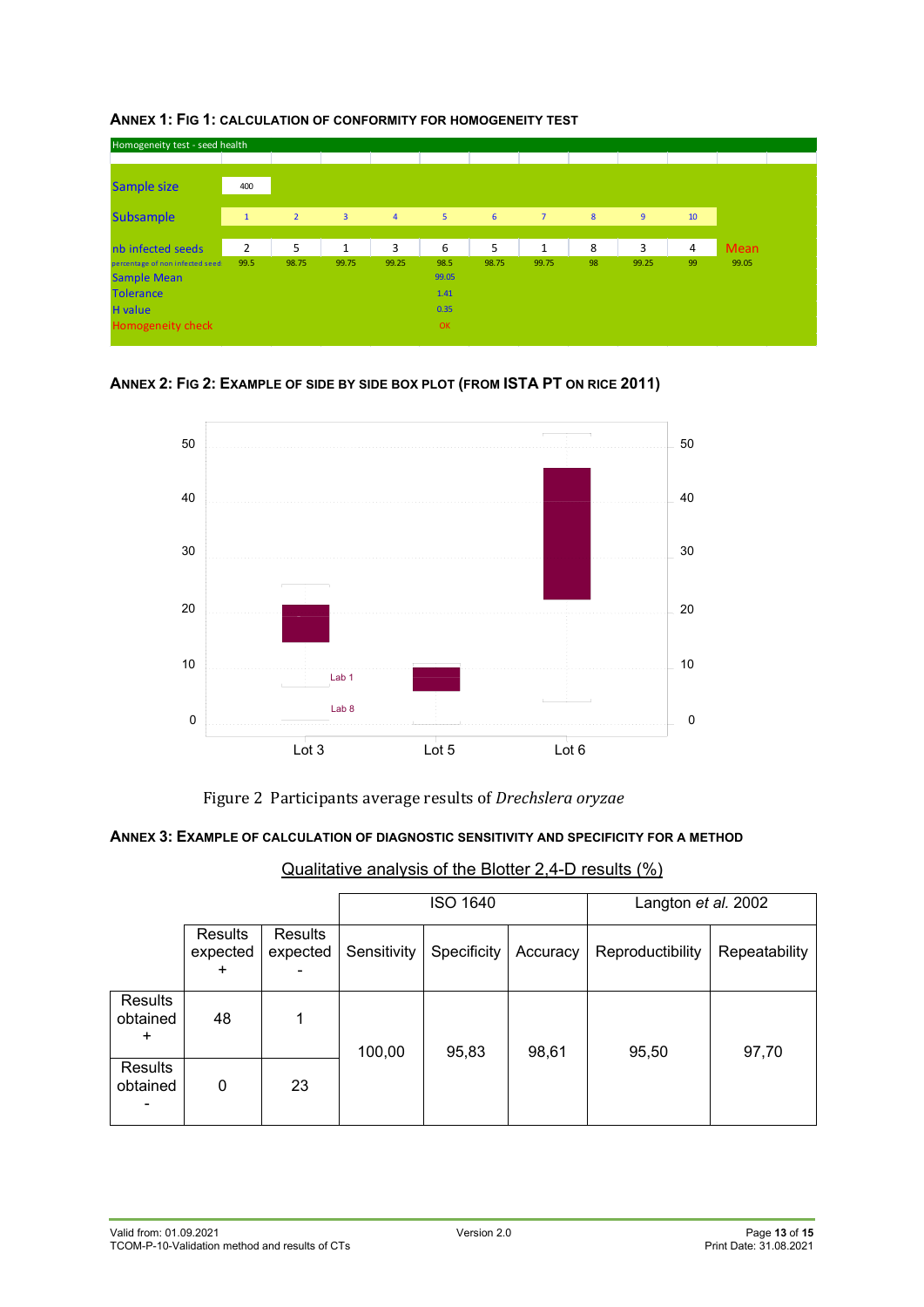## **ANNEX 4: EXAMPLE OF CALCULATION OF DIAGNOSTIC SENSITIVITY AND SPECIFICITY FOR AN ASSAY** Qualitative results obtained with Liu and PRI primers

|              |              |            | <b>Nb of Strains</b> | Accuracy |  |
|--------------|--------------|------------|----------------------|----------|--|
|              | L. maculans  | Target     | 11                   |          |  |
| Liu primers. |              | Non Target | 100,00<br>25         |          |  |
|              | L. biglobosa | Target     | 9                    | 100,00   |  |
|              |              | Non Target | 27                   |          |  |
|              | L. maculans  | Target     | 11                   | 100,00   |  |
| PRI primers  |              | Non Target | 25                   |          |  |
|              | L. biglobosa | Target     | To be tested         |          |  |
|              | Non Target   |            | To be tested         |          |  |

#### **ANNEX 5: TABLE 2. EXAMPLE OF CALCULATION OF REPEATABILITY (CT FOR VALIDATION OF XAP PRIMERS)**

|        |               | <b>AUDY</b> |  |  |          |                                                                      |             |             |               |
|--------|---------------|-------------|--|--|----------|----------------------------------------------------------------------|-------------|-------------|---------------|
|        |               |             |  |  |          | nb positive                                                          | nb negative | nb possible |               |
| sample |               |             |  |  |          | test 1 $\text{test 2}$ test 3 test 4 test 5 test 6 nb + nb - accords | accords     | accords     | repeatability |
|        | 35 non target |             |  |  | 01       |                                                                      | 15          |             | 100           |
|        | 33 non target |             |  |  | n.       |                                                                      | 15          |             | 100           |
|        | 31 non target | ÷           |  |  | ы        | 15                                                                   |             |             | 100           |
|        | 34 non target |             |  |  | $\Omega$ |                                                                      | 15          | ᆄ           | 100           |
|        | 32 non target |             |  |  | n.       |                                                                      | 15          | 15          | 100           |
|        |               |             |  |  |          |                                                                      |             | Mean:       | 100           |